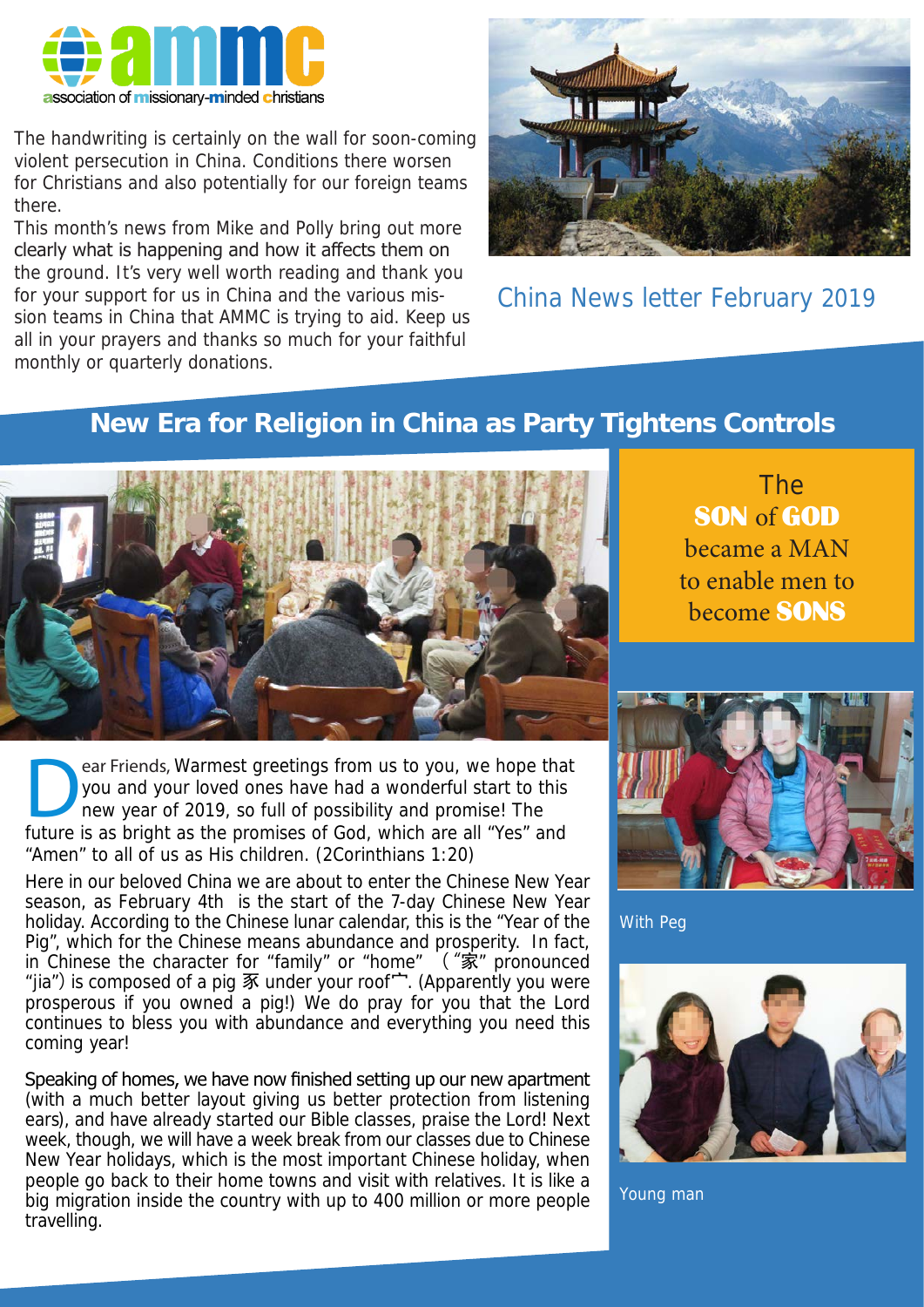So we will have some time for prayer and seeking the Lord for our new year during that time. The time around the new year is always a good time for reflection, and in thinking about all that has happened in this country last year, one of the main things we are reminded of, is that we cannot have a false sense of security, and forget that we are guests in a country whose leadership doesn't understand the vital importance of the wonderful message of love and salvation that God wants us to share, and that doesn't approve of us sharing it.

We could see the signs of changes coming last February when religious laws were changed and tightened. By summer, we got news from close friends that several friends and their families, in the province next to ours, were asked to leave on short notice, 3 days or sometimes less. Then by October, things in our city were also affected and several families were asked to leave. We continue to hear about people in our city and other places in the country leaving. It is sad and heart-breaking to see personal friends having to leave, who have given 10 or more years of their lives here and had fruitful ministries. It reminds us of what the Bible says: "..we are strangers and pilgrims on the earth" Hebrews 11:13.



Singing Christmas Carols



Teaching with a slide show

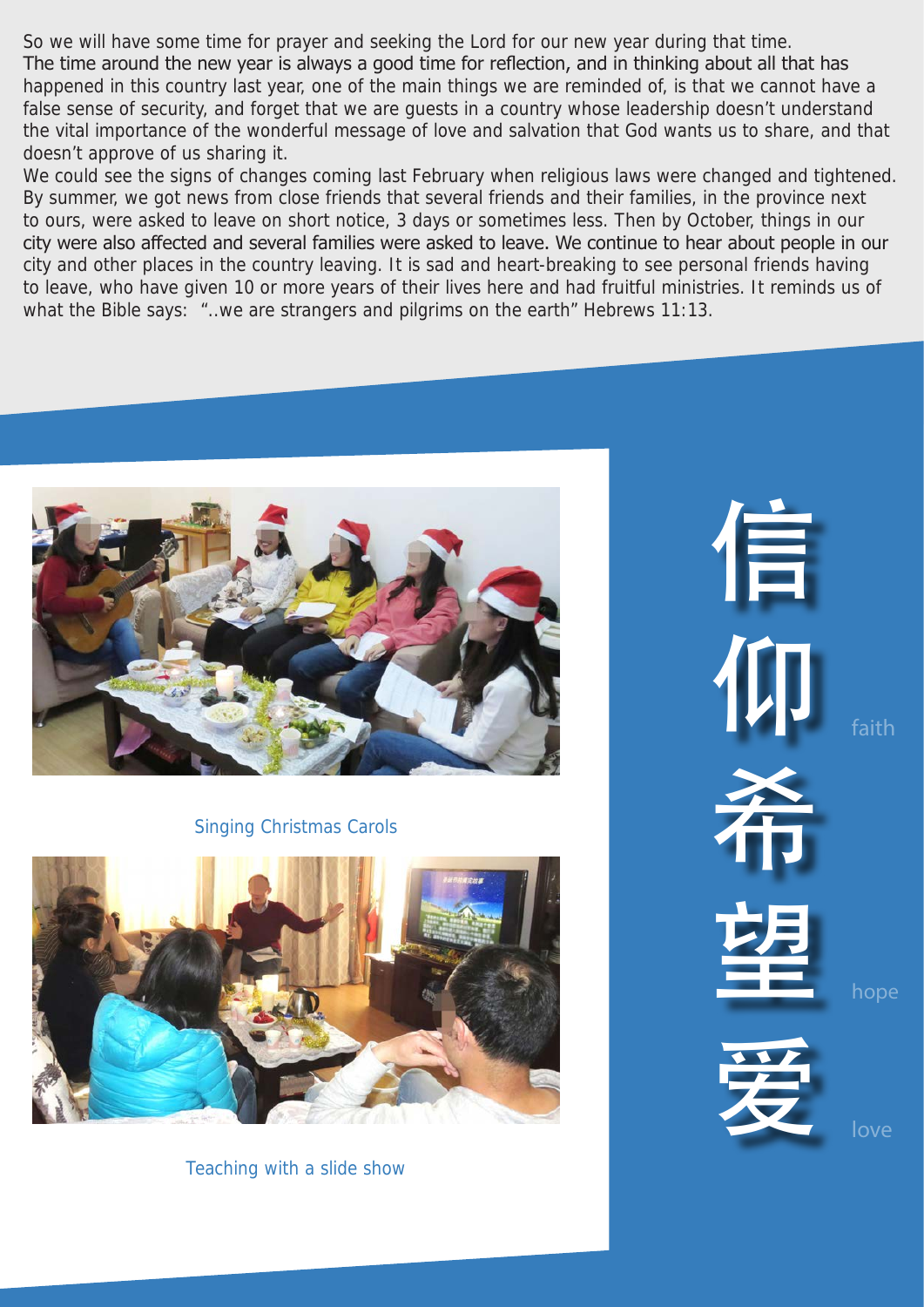But this shake-up made us even more aware of the possibility that we might also be asked to leave, so we should be ready for scrutiny and also have contingency plans of what to do and where to go, in case of such an eventuality. It caused us to earnestly seek the Lord for confirmation as to whether it is His highest will for us to continue on living and ministering here for the time being, which He confirmed! And we are more aware of the shortness of time and the urgency for us to do our best to reach more people while we can, and to do our best to train and disciple those who we are already ministering to. So, though the devil tries to scare us, we were driven to the Lord, and instead of retreating, we were renewed in our commitment to stay here, and by His grace we will advance and do more and better! "Now thanks be to God who always leads us in triumph in Christ, and through us diffuses the fragrance of His knowledge in every place." (2Co 2:14)

As we shared before, we need to upgrade our methods, not only spiritually but also in how we do things, and even our equipment, like using phones that are not monitored by the local government, and using tablet computers when we do Bible studies instead of printed copies. (A big, big thank-you to those who helped us with extra donations to get these things!)

So despite the tightening conditions, we still are able to continue with our Bible studies and meeting and befriending new people, and leading them to the Lord. We had a wonderful season of Christmas outreach, though the Lord showed us to do things in different way, with more meetings but with a smaller number of people in each one, and instead of doing all the "Christmas parties" in our home, we went to our friends' homes to have our meetings and through this we met new people that they brought, which perhaps otherwise we would have never met! God is so good! We had 7 different Christmas events this year, and 5 new friends found the Lord! Also, in these smaller meetings, we had more chance of more personal interaction, which brought us even closer to our friends. We still need to continue to seek for ways to operate more securely and inconspicuously, and make plans for what to do if we had a knock on the door by the authorities during a Bible study, perhaps to switch over to an informal tea time scenario or whatever else might the Lord show us. We need to be more desperate and connected to the Lord in prayer, remembering that the country is passing through tremendous changes and by 2020 the tighter new rules and policies, as well as new technologies like the country-wide system of facial recognition, are scheduled to be fully in place.

We also need to continue to fight fear with faith and trust in the Lord, that if He has called us here, it is His job to keep us here, and to continue to keep moving prayerfully forward to reach and teach new people, and of course continuing to teach our current friends as well.

We are so very thankful for the financial help we receive from our friends and supporters. Visas here are always a bit unstable, and they can change without notice. Mike, being over 65 can't have a work visa, so we are very thankful that I, Polly, can study Chinese and have a student visa, and Mike can have a visa as my spouse. We used to have some private English students, but now we only have one student, and because of the greater scrutiny of foreigners here in general, (they asking foreigners to leave if they are found teaching without a work visa), we are so thankful for the support we have, thank God!